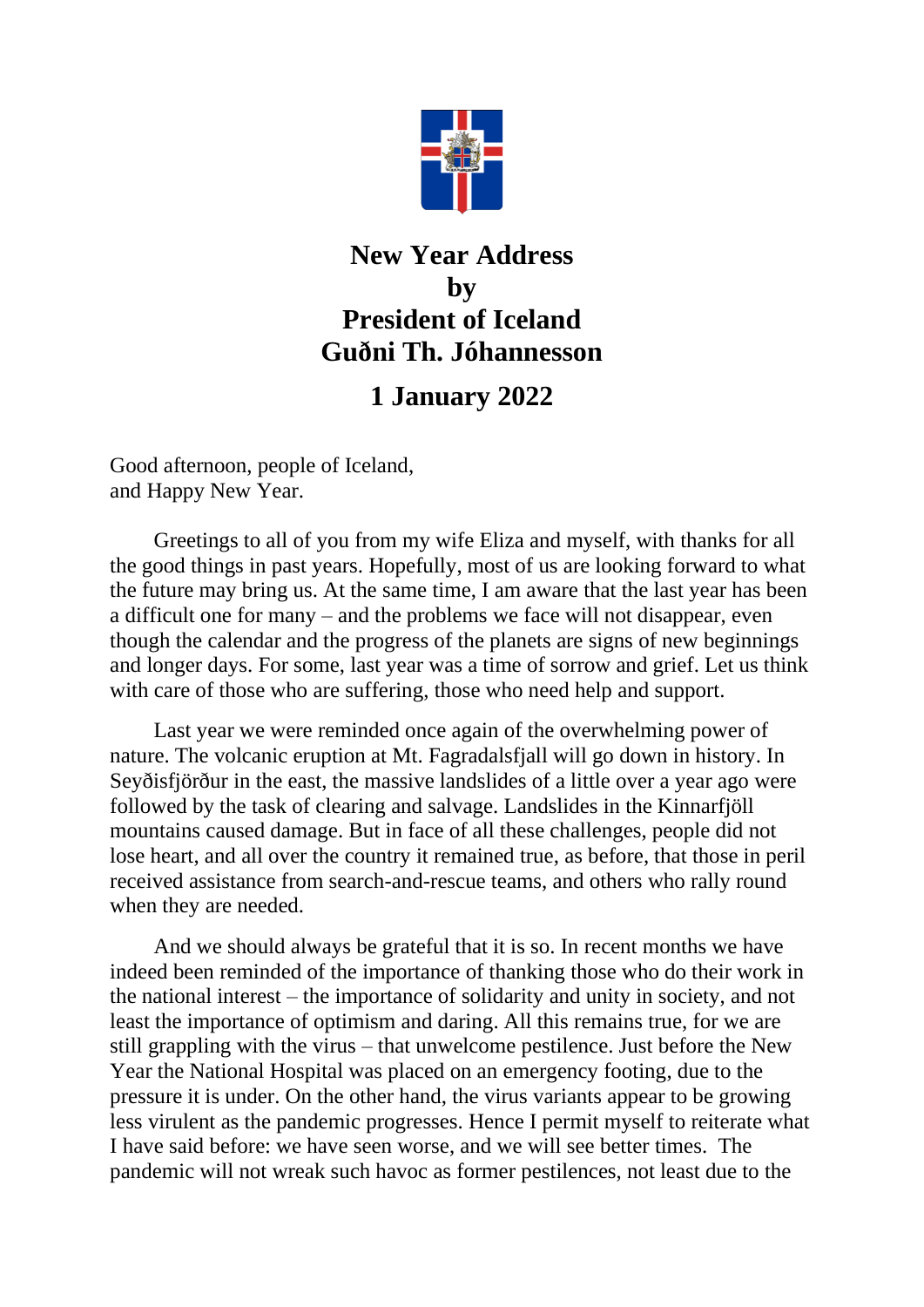huge advances in science and knowledge, welfare and health, vaccines and other remedies.

But people are, of course, becoming tired. Of course, those whose livelihood is impacted by the situation must be assisted, and of course our response must be in a constant state of revaluation and revision. Yet undoubtedly it will be best for us all – the public, the experts and the government – to strive to maintain the solidarity which has proved so successful. And to seek to maintain it on a basis of conviction and debate, not intimidation and commands, and without differences of opinion giving rise to deep divisions in society – without falling prey to fear.

Fear is not necessarily unfounded – far from it. It can lend us the vigour we need in times of adversity. But fear is not a desirable companion in our daily lives. Its devious power is well described in Nína Björk Árnadóttir's poem about the Bird of Fear, which seizes a person in its claws, and flies into their breast and howls there. That is how fear works. And then it may lead us to become touchier than usual, more intransigent, more reluctant to consider other viewpoints. Many of you may recognise the symptoms – and I have experienced them myself. But let us try to do better. Let us try not to allow irritation or anger to get the upper hand.

We are, assuredly, not all in the same boat, nor do we all share the same opinions – naturally not. But nonetheless there is more that unites us than divides us. We live here together on this island, young and old, in towns or in rural areas, some of us descended from the medieval settlers, others recent arrivals from elsewhere with their roots in faraway places, some with academic and professional qualifications, others with deep knowledge from the school of life – or even both. We are all kinds of people with all kinds of tendencies and dreams, beliefs and customs, big or small, talkative or reticent, judgemental or tolerant, helpless or resourceful.

And then there are hope and joy. Believe it or not, we Icelanders are generally deemed one of the happiest nations on earth. That is a good sign. Optimism can facilitate the work which must be done and urge us on, setting us free from the fetters of apathy and gloom.

But optimism must be grounded in realism, otherwise it is delusory. Much can spark fear – many factors in individual lives, and not least the problems we all share – the climate crisis, and conflicts around the world. I recently read that if we do not soon find ourselves a new home somewhere in the Milky Way, our days will be numbered.

The world is on the eve of destruction – or is it? Hans Rosling's renowned book Factfulness does not evade the burdens of our time or the challenges in our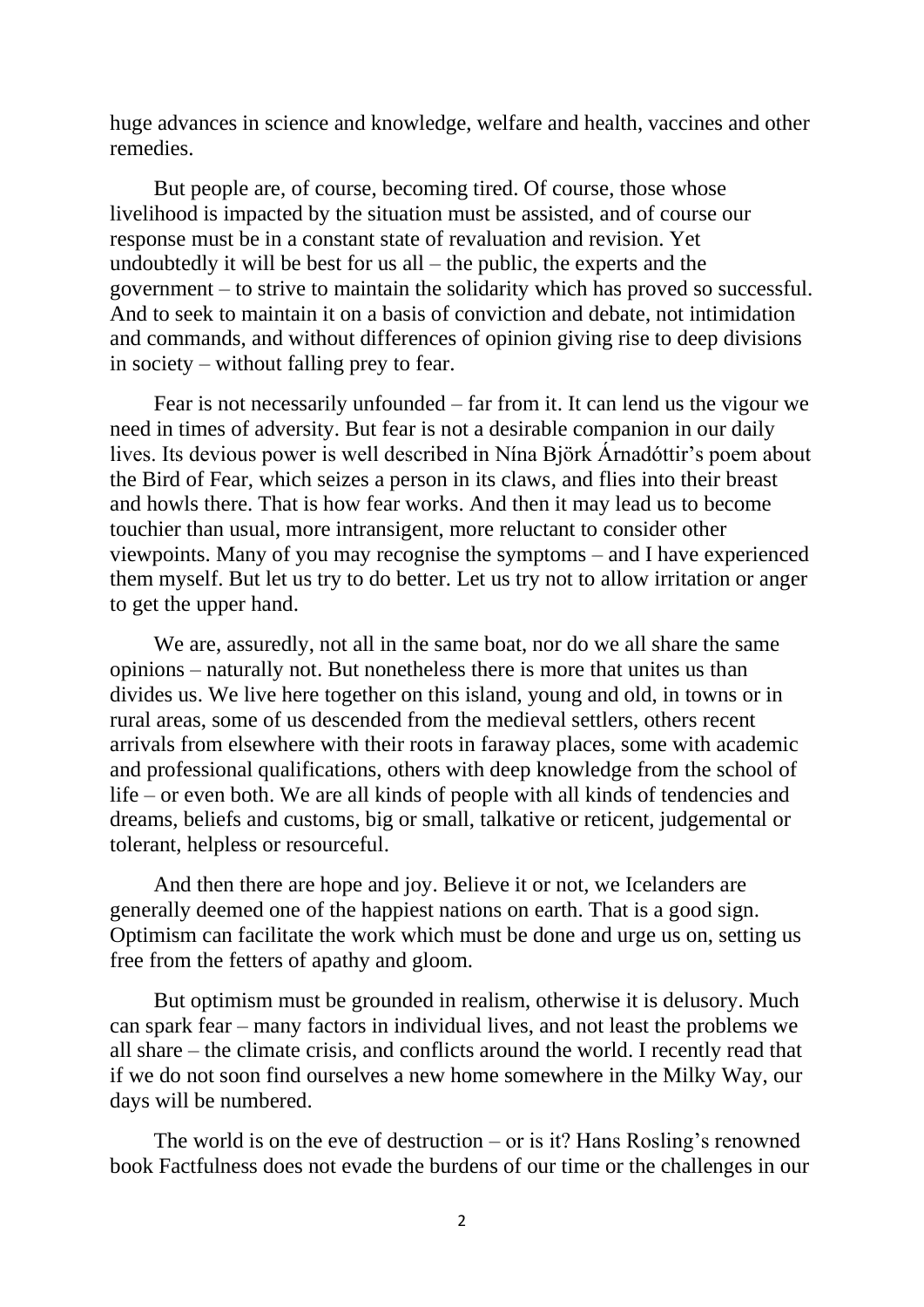future. But in his book the physician and professor, who died nearly five years ago, demonstrates that overall humankind has never been better placed than it is today. Never before have so many people enjoyed the benefits of freedom, education and human rights. Life expectancy and quality of life have generally improved, and the tasks that await us can certainly be resolved by applying our ingenuity and desire to do good.

Here in Iceland unceasing efforts are made to improve people's lives and circumstances. Much remains to be done, yet there are few places where gender equality is ensured as it is in our country. Entrepreneurs and businesses make their mark in innovation and hi-tech. This economic sector, grounded in mental energy, must be promoted and supported even more than hitherto. In Iceland's universities important research is pursued in many fields. In the fisheries the aim is sustainability and utilisation of the entire catch – although we can always do better. In the farmers' periodical Bændablaðið I read about creative thinking in agriculture – that traditional pillar of Icelandic society. In tourism there are many new enterprises which will withstand the challenges of recent times. In sport, culture and the arts new talents are constantly emerging, while their elders continue to show what they can do.

Yes, my dear fellow-Icelanders. The future is bright, if we handle things properly. I have no desire to tell people what to do. But here at the conclusion of this address I permit myself to urge you all to care for body and mind as well as you can, to enjoy exercise, and to talk to friends, relatives or others if you experience anxiety or other malaise. There is no shame in doing so – and by the same token one should seek expert assistance if necessary. Good health is worth its weight in gold – and here we should bear in mind that government preventive approaches in the field of public and mental health enhance wellbeing, and also, in the long term, save society huge sums.

But are we not each responsible for our own lives? We all create our own destiny, as the old saying goes. Yet I sometimes think that it should be phrased as a question: Do we all create our destiny? We do not have control over everything we encounter in life.

But our own response is something over which we have a lot of control. Earlier I mentioned that the eruption at Mt. Fagradalsfjall would go down in history. And a unique achievement in medical science will also go down in history: last spring a medical team in France transplanted new arms onto one of our fellow-countrymen, Guðmundur Felix Grétarsson. He had lost his arms in an electrocution accident at the end of the last century. One can hardly put oneself in the place of a person who has faced such tribulations, and indeed he went through difficult years, with periods of darkness and despair. But medical advances brought hope, new knowledge and new drugs. And Guðmundur never gave up. He never threw up his hands in despair – and I know he does not mind